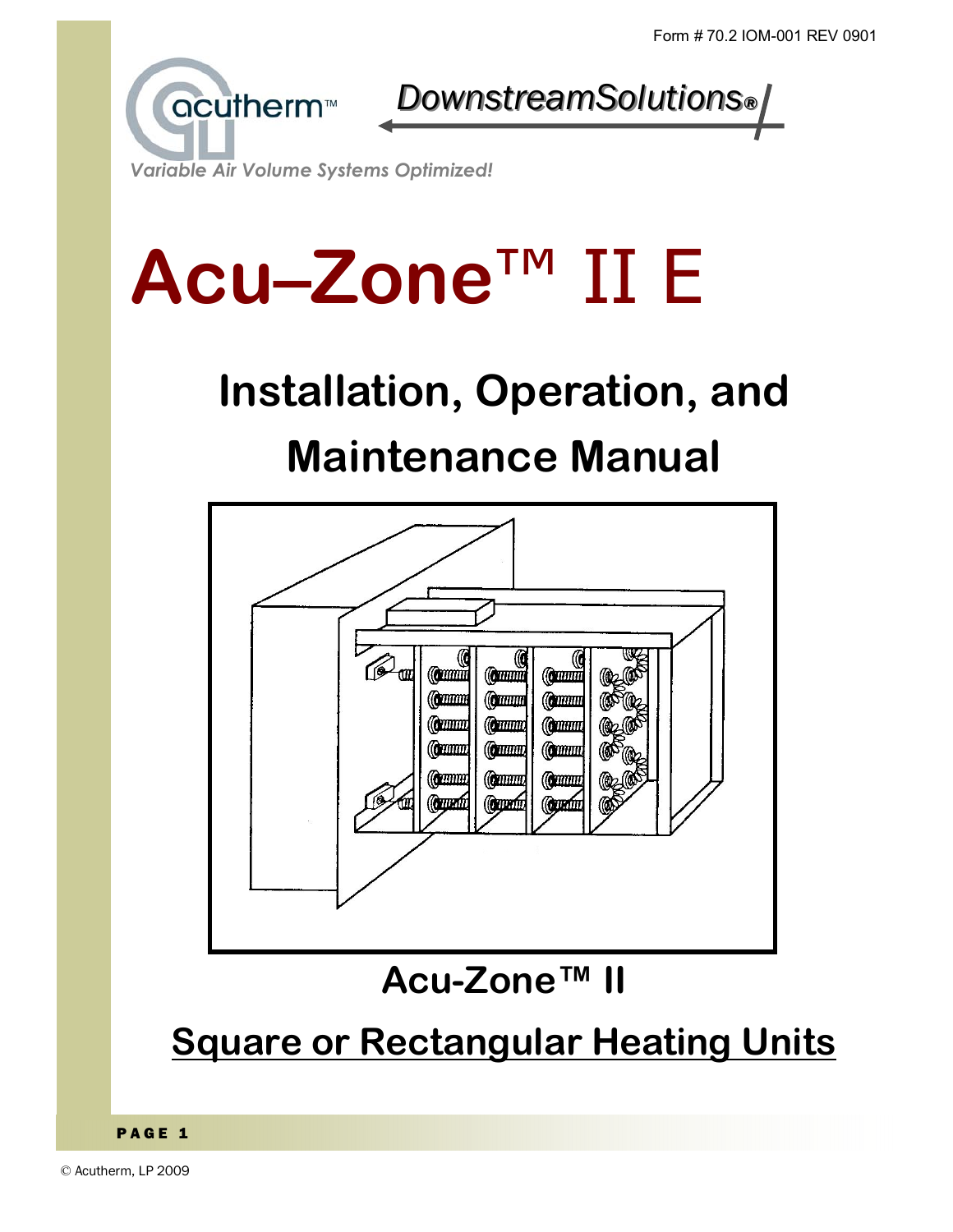

**Acu-Zone™ - II E Electric Zone Heaters** 

### **Acu-Zone**ô **II-E**

The model AZON-II-E open coil electric zone heaters are available in larger round sizes–14" $\emptyset$  and 16" $\emptyset$  or can be manufactured in any square or rectangular size to meet your requirements. Any capacity or voltage can be provided making your selection and application effortless. Units are full SCR or SSR controlled (depending on KW) and feature discharge temperature control and airflow monitoring on most sizes.

The availability of custom sizes, along with any voltage make the Acu-Zone™ heater ready to meet your large zone needs with relative ease. When used with the Therma-Fuser™ Diffusers in an office layout, much larger zones of air flow can be created and the heaters located centrally to each other in an office layout because the diffusers are doing the finite temperature control within their small, individual zones of control.

# **Inspection**

### Damage or Shortage

All Acutherm equipment is shipped F.O.B. Factory which means that the title for the goods passes to you from Acutherm when the shipment is picked up. Therefore, inspect all equipment for shortage and damage upon receipt. Note all shortages and damage on the delivery receipt—Bill of Lading - this action notifies the carrier that YOU intend to file a claim. If there is any shortage or damage discovered when the unit (s) are unpacked, call the delivering freight carrier for a concealed damage or shortage inspection. Have all related paperwork for the inspector including the delivery receipt and the carrierís liability for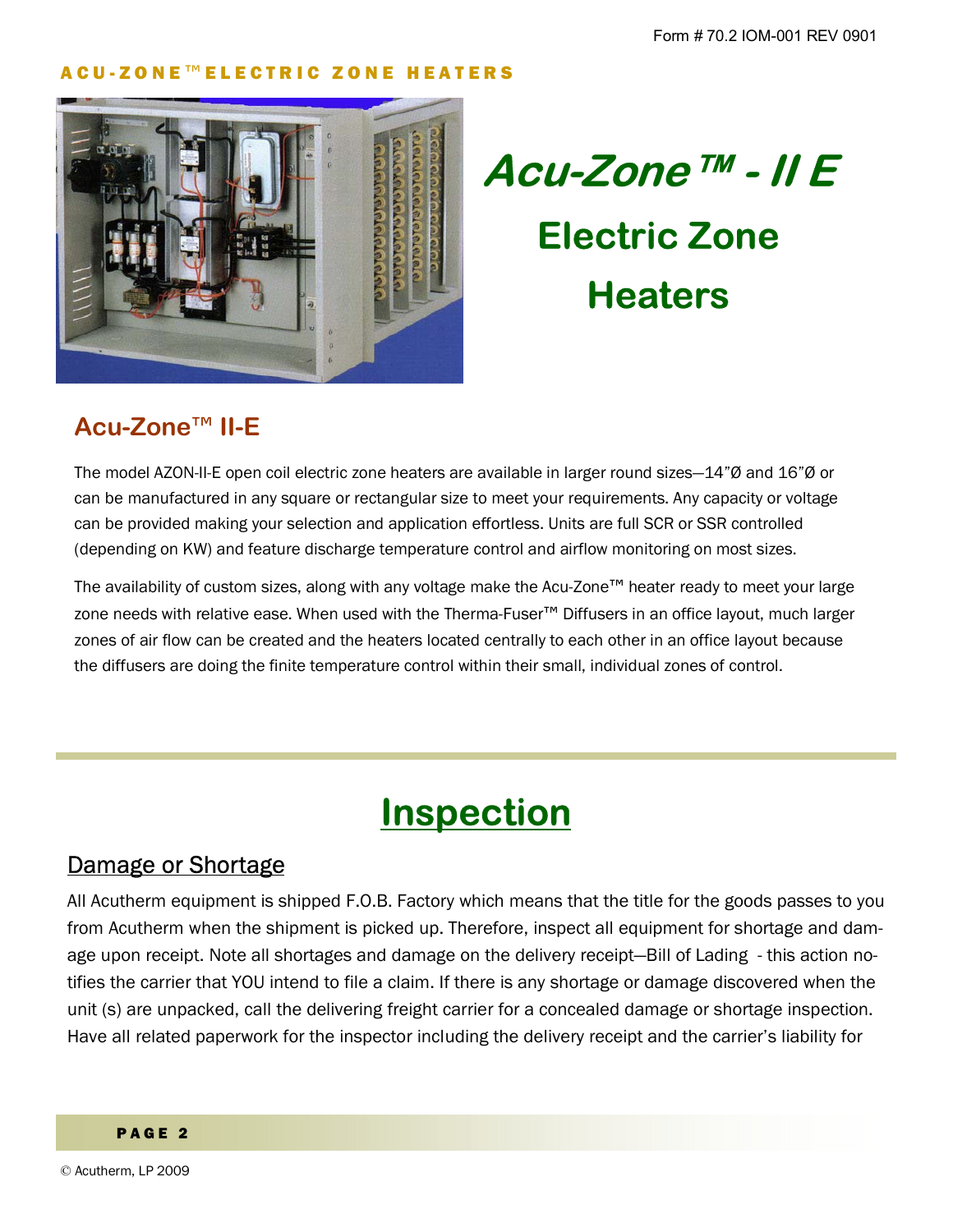### **Installation Instructions:**

The following Installation, Operation, and Maintenance instructions are for the Acu-Zone<sup> $\tau$ M</sup> I model AZON. Please follow the instructions for a successful installation and do not discard. This document contains important information regarding the proper handling, installation, operation, wiring, troubleshooting, and maintenance.

### Handling

- 1. Remove the shipping covers just before installation
- 2. Inspect the heater carefully and report any damage to the freight carrier (See Inspection)
- 3. Do not install a damaged heater
- 4. See the *Minimum Velocity Chart* in these instructions for the minimum FPM through the heater to maintain full rated KW. Inlet air should not exceed 80°F

### Installation: (Slip-in Type – Standard Heater)

- 1. The axis of the duct must always be perpendicular to the face of the heater
- 2. The heating elements must always be installed horizontally
- 3. Cut an opening in the side of the duct. See Figure # 1
- 4. Slip the heater into the duct until the hole is completely covered by the flanges around the heater
- 5. Fasten the heater to the duct with sheet metal screws and seal the openings with a suitable (high temperature) sealing compound
- 6. Use additional support for the heater  $-$  as the duct may not be strong enough to sup port the weight of the heater



*Figure # 1*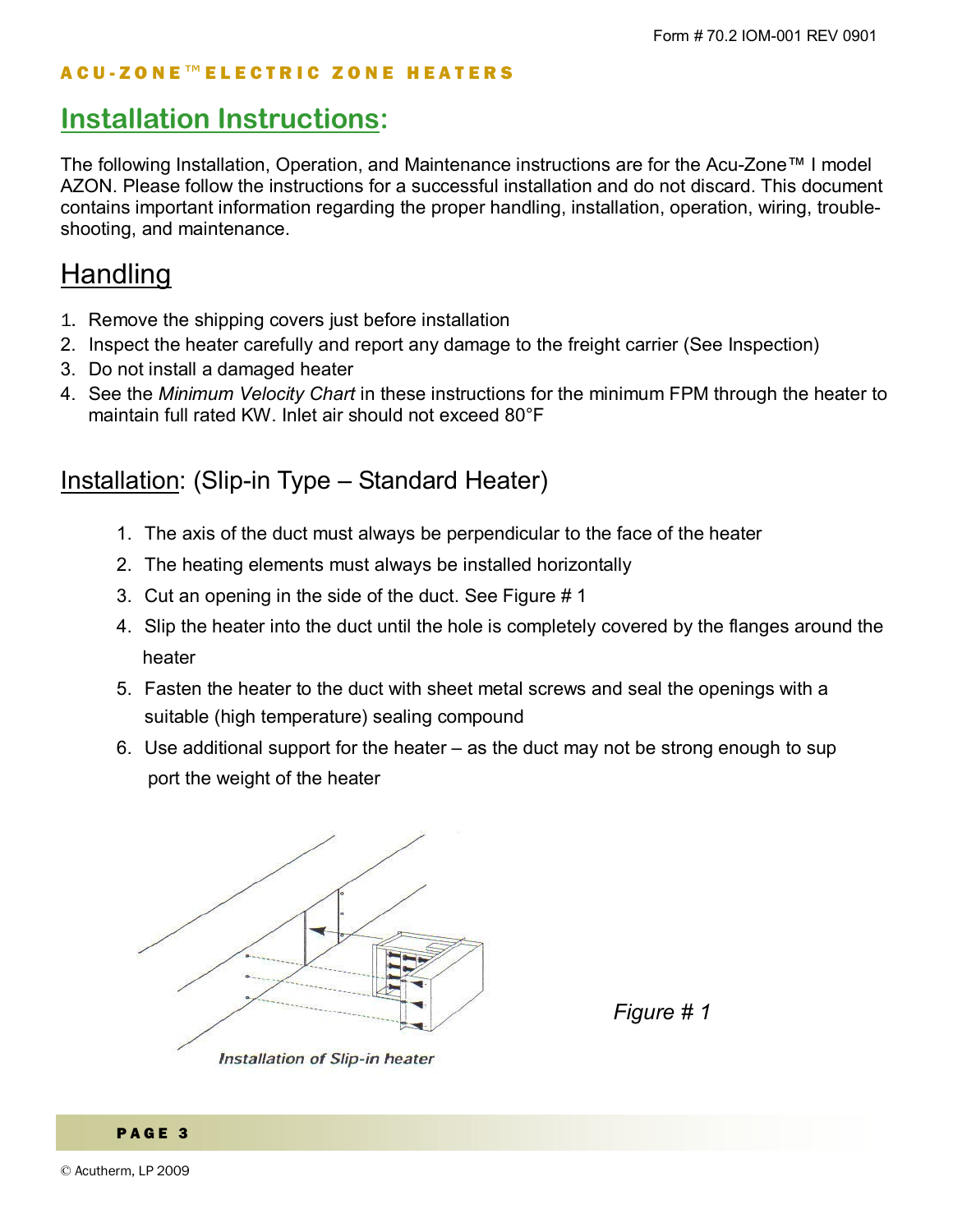### **Installation Instructions**

#### (Flange Type - Optional)

- 1. Flange both ends of the ductwork outwards on three sides to match the heater flanges. See Figure # 2
- 2. Fasten the heater to the duct flanges with sheet metal screws (for larger, heavier heaters use nut and bolt fastening and additional hangers to support the heater



Figure # 2



#### Acu-Zone™ II-E

#### **Slip-in Installation Dimensions**

Acu-Zone™ II-E

**Flanged (Optional) Installation Dimen-**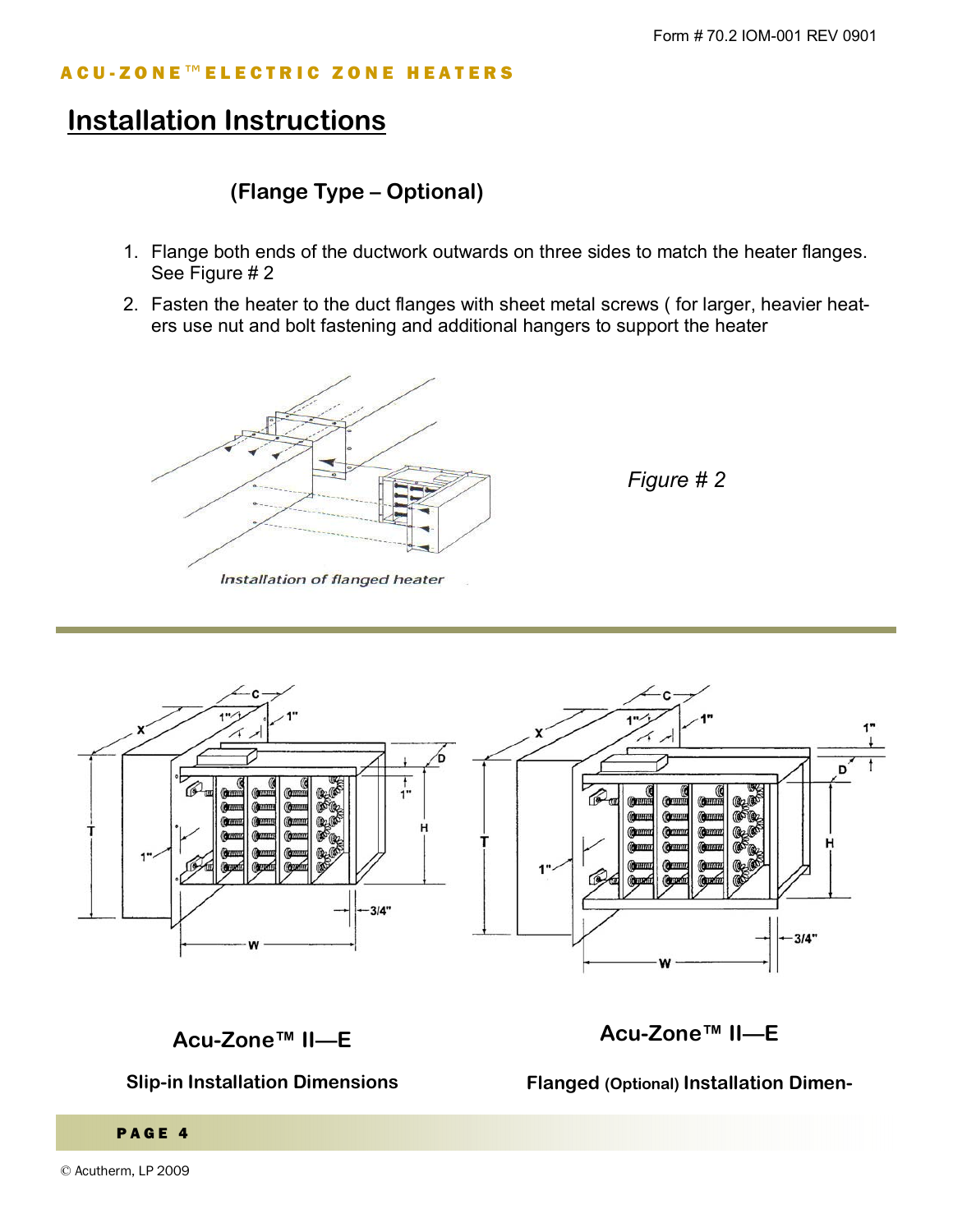### **Installation Instructions:**

#### **Spacing requirements to obtain optimal operating conditions**

**(Figures # 3 & 4)** 

| Item# | <b>Clearance Distance (Inches)</b> | <b>Description</b>                                                  |  |  |  |  |
|-------|------------------------------------|---------------------------------------------------------------------|--|--|--|--|
|       | 24"                                | Between the heater and filter frames                                |  |  |  |  |
| 2     | $***$                              | Between the heater and duct elbows                                  |  |  |  |  |
| 3     | $***$                              | Between the heater and ductwork branches                            |  |  |  |  |
| 4     | $***$                              | Between the heater and sharp duct transitions                       |  |  |  |  |
| 5     | 48"                                | Between the heater and a double fan outlet                          |  |  |  |  |
| 6     | 24"                                | Between the heater and access doors or diffusers                    |  |  |  |  |
|       | 1"                                 | Between the duct at the outlet side and combustible materials for a |  |  |  |  |
|       |                                    |                                                                     |  |  |  |  |
|       |                                    |                                                                     |  |  |  |  |

\*\*\* Minimum distance Equals the largest of the two duct dimensions (W or H) up to 48".



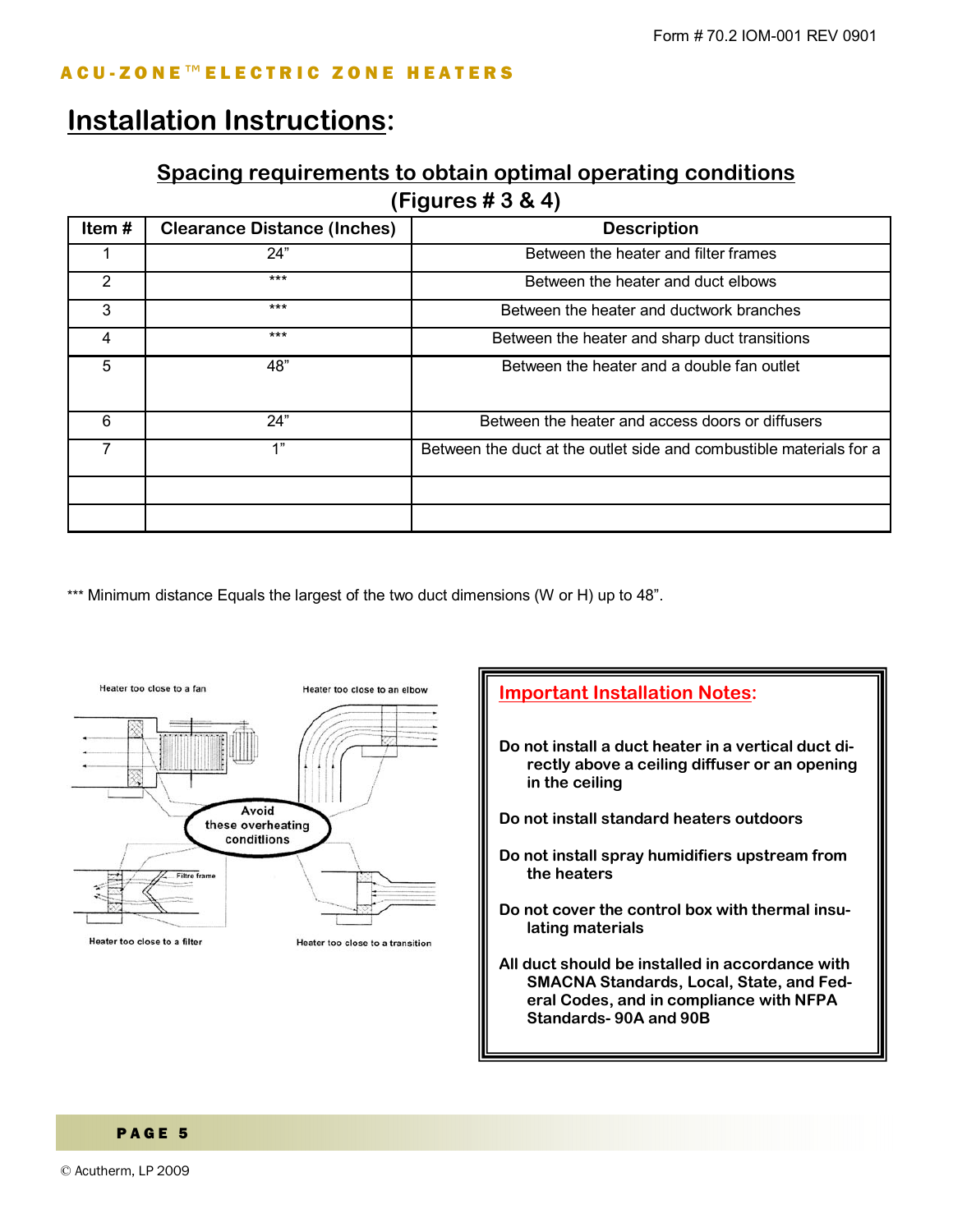### **Size Limitations:**

Although there are virtually no limitations to the maximum size of Acutherm custom built heaters, all CSA Listed heaters must comply with the following dimensions:

|                               | <b>Slip-in Type</b> | <b>Flanged Type</b> |
|-------------------------------|---------------------|---------------------|
|                               | <b>Open Coil</b>    | <b>Open Coil</b>    |
| Minimum Duct Width Dimension  |                     |                     |
| "W"                           | 6"                  | 5"                  |
| Minimum Duct Height Dimension |                     |                     |
| "Н"                           | 5"                  | 4"                  |

#### **Table 3 - Heater Size Limitations**

CSA listed custom heaters (Acu-Zone™ II) heaters are available in any KW rating; however, the listing is restricted to a maximum KW density of 22.5KW per square foot of heated area for open coil type heaters. For a quick approximation of the maximum KW available in a particular duct size, please use the following formula:

Maximum KW =  $22.5 x$  "W" (Inches)  $x$  "H" (inches)

 $144$ 

Universal Mounting of Acu-Zone™ Heaters

The heaters are manufactured to be non-sensitive to airflow direction. The built-in high limit cut-outs are located such that the airflow can be in either direction without impairing the safety of the heater. The very same heater can be installed in horizontal or vertical duct.





© Acutherm, LP 2009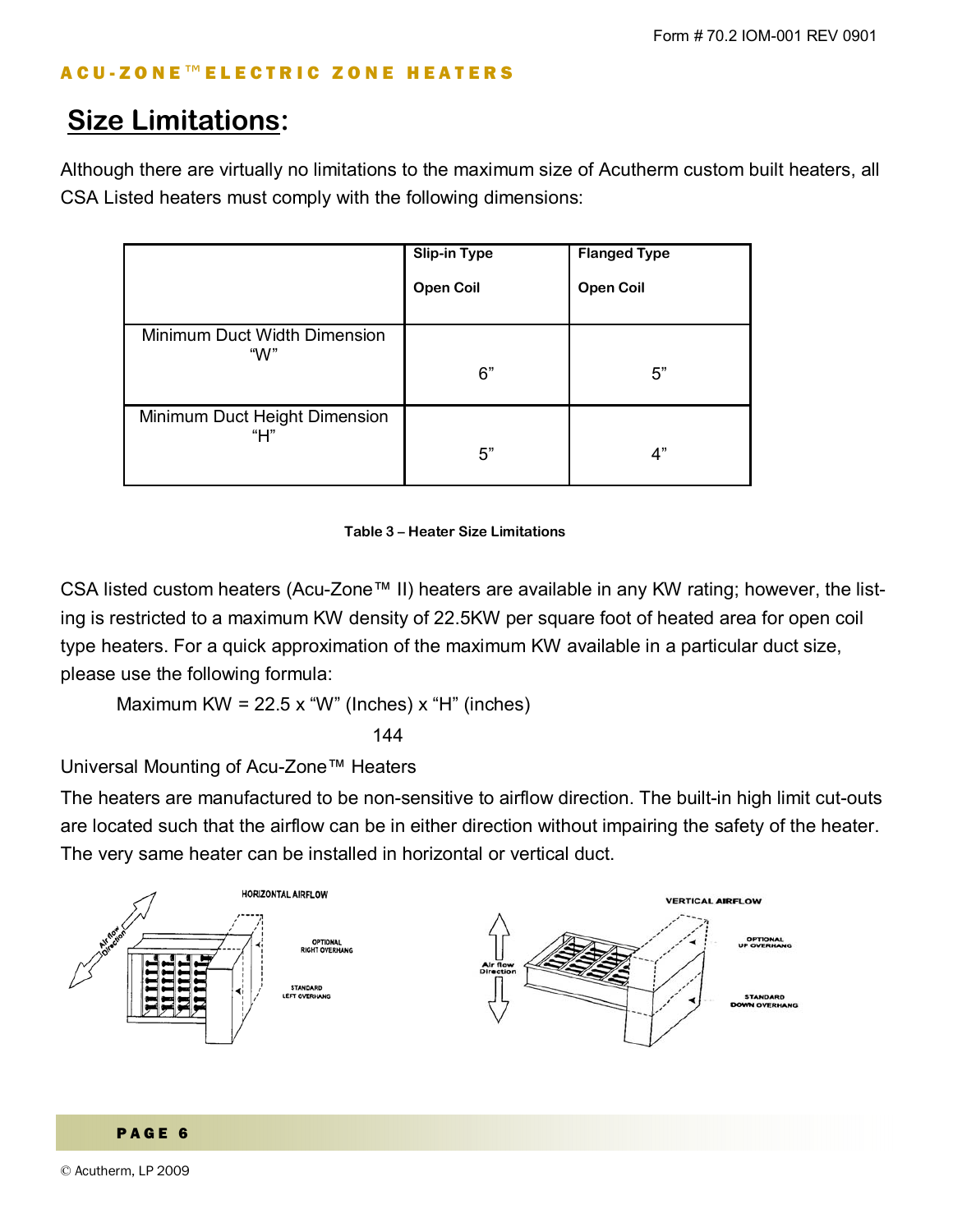### **Multiple Heaters in a Duct:**

Electric heaters are not normally designed to be used is series in a heating installation. Very large Acu-Zone II heaters can be manufactured and shipped so they can be simplified by using two or more units specifically designed for parallel installation. Each section has cutouts and there are terminal blocks provided to interconnect the controls in the field.



Two stacked sections in a duct

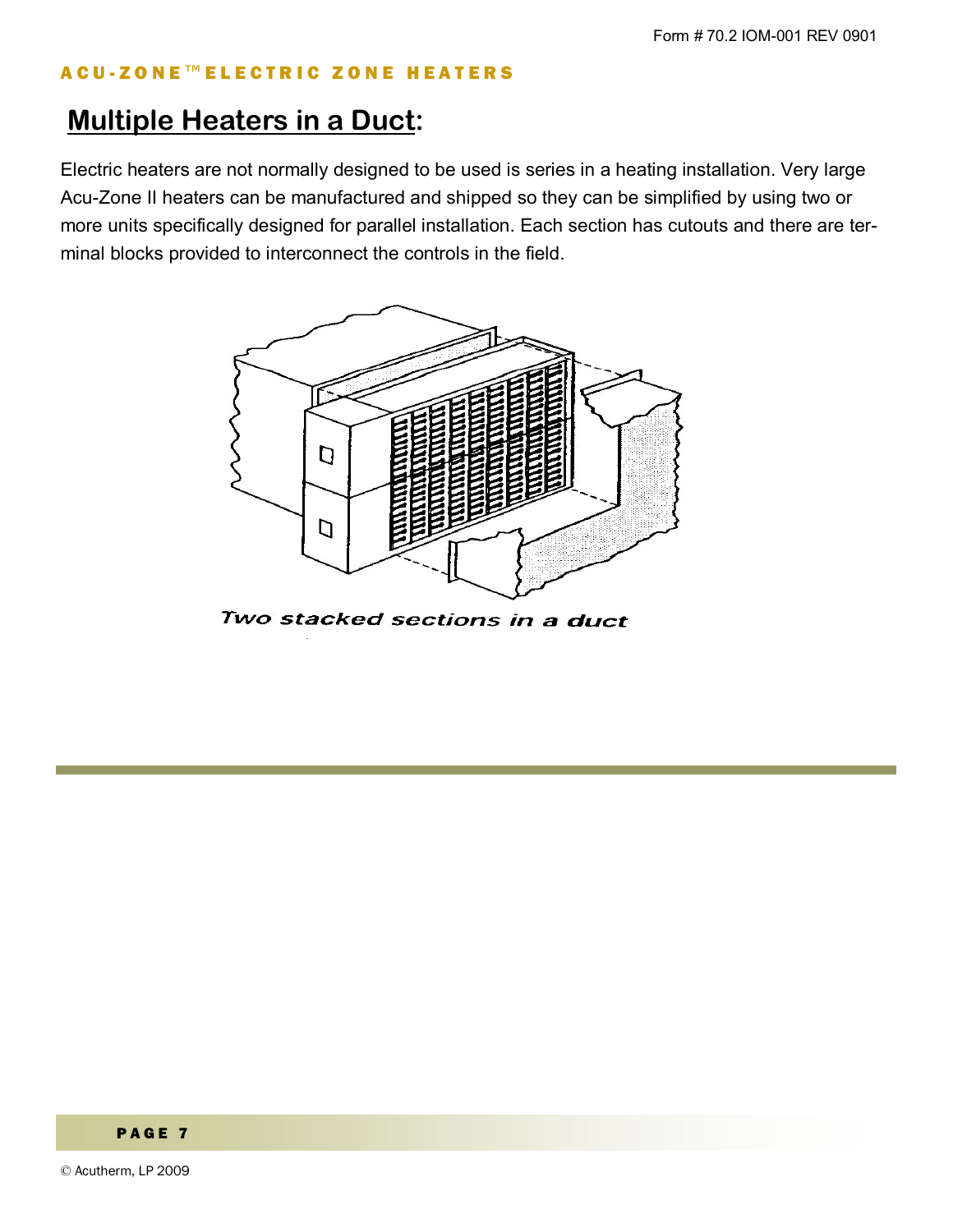### **Installation Instructions:**

### **Electrical Installation**

All electrical work must conform to all electrical and national electrical codes for wiring. The heater electrical supply should be a separate cable feed of the appropriate gauge, and with appropriate protection and grounding.

Please refer to the following sample wiring diagrams for the Acu-Zone<sup>TM</sup> units. Your actual application and wiring may vary from these sample diagrams.

### **General Notes:**

- ♦ Disconnect all power sources before opening the control box and working on the heater
- ♦ Read the NAMEPLATE carefully and consult the wiring diagram before starting to wire
- ◆ **Supply Wires** use only wires suitable for 75°C and they should be sized according to NEC, CEC, and any and all Local, State and Federal requirements. All wires should be brought through knock-outs.
- **Disconnecting Means** A disconnect switch is provided as standard equipment on all Acu-Zone™ heaters
- ◆ **Control Circuit Wiring** Use Class 2 wiring for control circuit connections to the duct heater
- ◆ **Magnetic Contactors** see additional information
- **External Control Ratings** the rating of the external control devices shall be suitable for handling the VA ratings as marked on the NAMEPLATE
- ◆ **Air Flow Interlock** Heaters are generally supplied with one extra terminal marked (1) for fan interlock or air sensing device connection. Remove the jumper between terminals I and C before connecting the fan interlock. Select a suitable air flow sensing device of the differential pressure sensing type with snap acting contacts. A slow make and slow break device may cause undue cycling and in some instances a chattering of the contactors.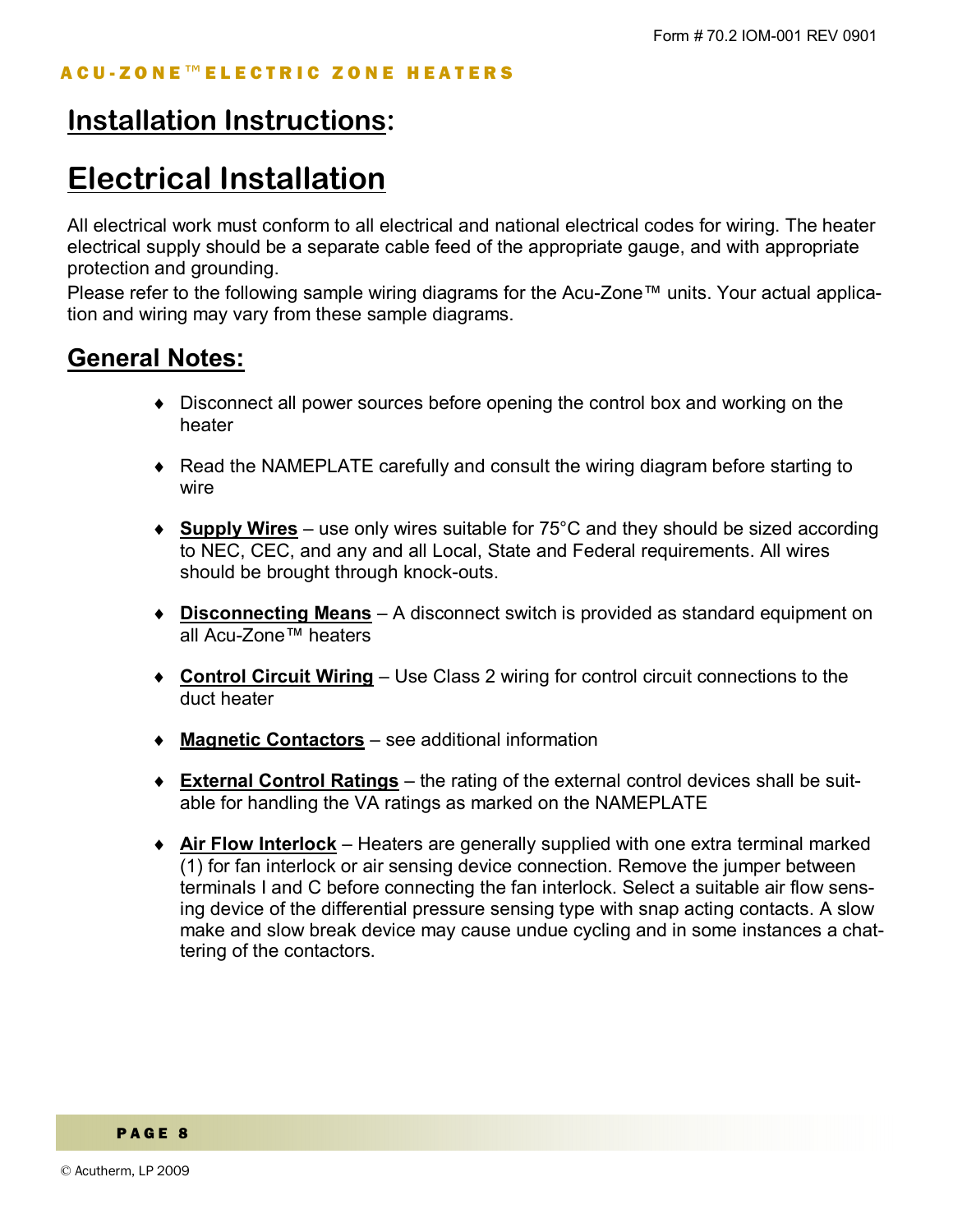### **Wall Sensor Installation**



#### **Acu-Zone II Thermostat/Sensor: #AZONIITSDT-25347**

This wall mounting Sensor works in conjunction with a Discharge Thermostat to control the SCR for the heat. One wall sensor is available with an On/ Standby switch for operator interface and the other without the switch. In the "On" mode, the Discharge Thermostat is energized to maintain a constant discharge air temperature of 90°F. The Wall Mounting Sensor will have built-in pre-assigned and adjustable temperature ranges for both the "Room Set Point" and the "Set-Back" Temperature. Factory set "Room Set Point Range" will be 70°F to 72°F and the "Set Back" Temperature will be  $65^{\circ}$ F  $\pm$  1.5 $^{\circ}$ F. The "Set Back" feature will always be energized even when the unit is "Stand By." The return from a power failure will energize the system in whatever mode that it was in upon the failure.



The figure to the left shows the typical SCR Controller located inside of the control box.

The internal sensor (Acu-Sensor<sup>TM</sup>) to monitor duct discharge temperature is usually connected to terminals "S S" and the wall sensor (3 wires) above is wired through the 24V circuit so that the SCR Controller is energized on a call for heat from the wall mounting mode sensor (AZON T  $-25346$ ).

The 'arrow" on the controller should be pointed at the 34°C or the 93°F.

**DO NOT TURN THE ARROW TO ìRî AS THIS WILL DISABLE THE DISCHARGE SENSOR.**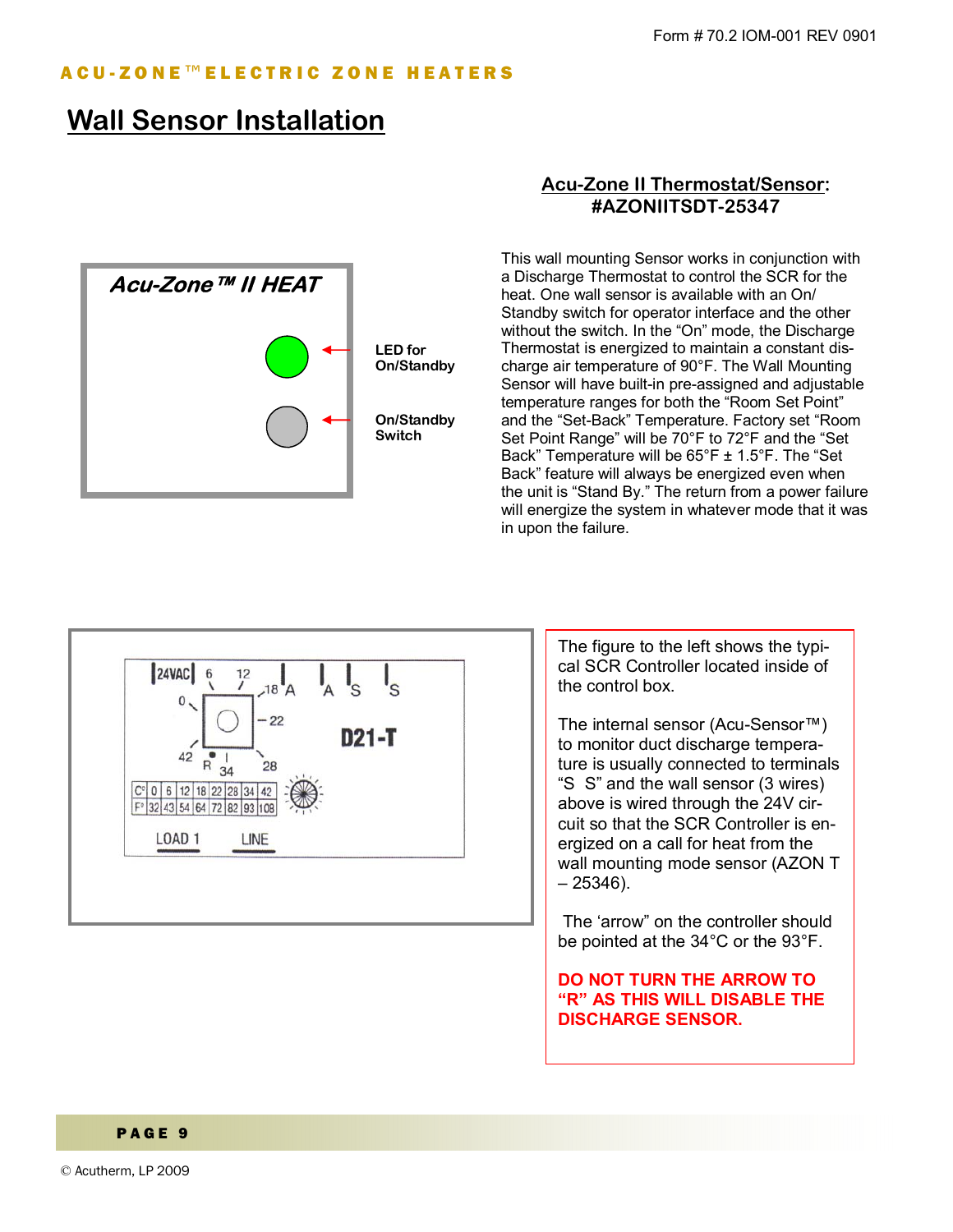### **Installation Instructions:**

### **Readjusting the Internal Set-Point Range**

#### Acu-Zone™ Wall Sensor # AZONIITST-25347

Room Thermostat for Acutherm (RTA)



A: Input/Output Terminal Blocks

- 1: 24V AC input
- 2: GND input
- 3: Output, when heater is ON, internal TRIAC connects this terminal to GND.
- B: Set Point adjusting Potentiometer.

Control range is 65 °F to 75°F. In the middle position the Set point is 70 °F.

- C: Temperature sensor.
- D: Push button.

Every push-release alternates operation mode between Setback and Normal.

E: Mode indicator LED.

Normal mode: full ON, Setback mode: flashing.

F: Internal LED.

Indicates when the RTA enables the Heater.

#### Normal mode, LED is ON

When the space temperature falls below the Set point, then the heat is energized and will stay on until the temperature reaches Set point +5 °F.

#### Set Back mode, LED is flashing

When the space temperature falls below 65 °F, then the heat is energized and will stay on until the temperature reaches 65 °F +3°F.

When there is a power failure and the power comes back, the RTA switches to the to the last mode it was on (Setback or normal).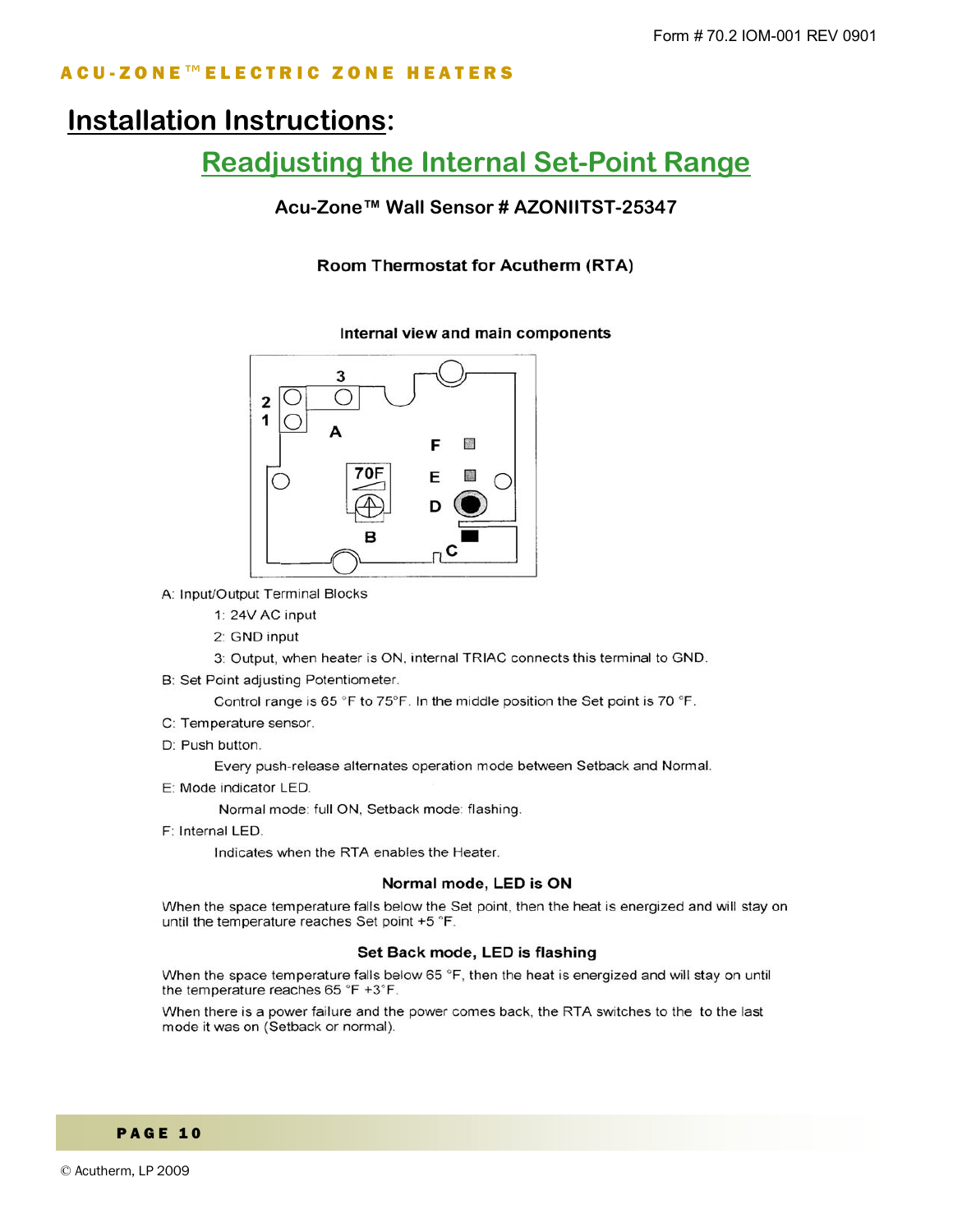### **Installation Instructions:**

# **Operation**

- 1. Make sure that he air flow noted on the NAMEPLATE is available to pass through the heater at all times. Air flow should be evenly distributed across the entire face of the heater. Use turning vanes at duct elbows and splitter dampers at branch take-off's to streamline the air flow in the heater. Insufficient airflow will result in the opening of the auto-reset thermal cutout or damage the heating elements.
- 2. **Warning** the air flowing through the duct in which the heater is installed shall not contain any combustible particles or any flammable vapor or gas.
- 3. Air Temperature the air temperature should not exceed 27°C (81°F) at the heater inlet and 66°C (151°F) at the heater outlet
- 4. **Minimum Static Pressure and Air Direction** the heater is protected with a differential pressure switch or an electronic air flow sensor. A minimum total pressure of 0.07" W.G. must be maintained to insure that the differential switch is closed. Air flow must only be present to engage the electronic air flow sensor
- 5. **Manual Reset Thermal Cut-out** this protection device is standard on all heaters of less than 300V and 30KW and is optional on all other heaters. Be sure to check the auto-reset thermal cut-out BEFORE resetting the manual thermal cut-out. If the auto-reset is defective, then it must be replaced PRIOR to resetting the manual cut-out.

### **Maintenance**

- **Visual Inspection** Acutherm strongly recommends that each heater is periodically inspected. This precautionary step will help to keep the heaters operating well, and will insure that the heaters are on-line when needed. Sign of problems: accumulation of dust on the electrical elements, signs of overheating on the heater frame and wrapper, traces of water or rust
- **Electrical Inspection** Approximately two weeks after start-up, all electrical connections to contactors should be checked and tightened up. Before each heating season, check the resistance between the heating elements and ground. It is also recommended to check the electrical connections to the heating elements, magnetic contactors, and main power lugs.

#### **What are the Checkpoints?**

- ◆ Check all fuses
- ♦ Check the resistance to ground for each circuit
- ♦ Check the resistance phase to phase for each circuit
- ♦ Check the tightening of all connections at all contactors and heating elements
- ♦ Check all contactors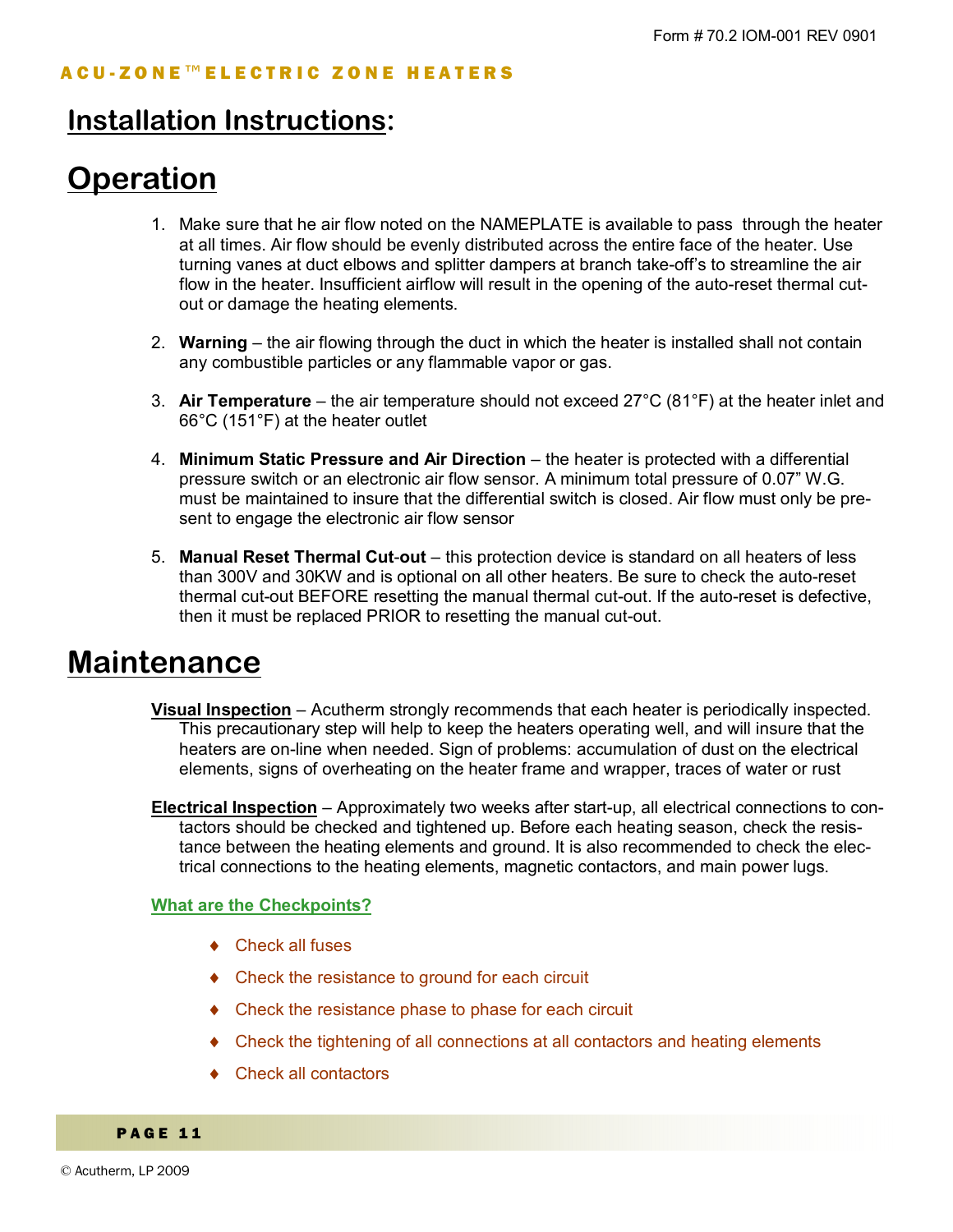### **Installation Instructions:**

### **Maintenance**

4. **Off –Season Maintenance** – If a heater is shut-down for an extended period of time, it is recommended that you carefully check the resistance to ground for each circuit. It is important not to power the heater when a low resistance to ground is measured. Control components such as step controllers or modulating valves (SCR) should be maintained and checked according to their respective manufacturerís instructions. Any defective components should be replaced with identical original equipment parts.

### **Trouble Shooting**

| <b>Type of Problem</b> | <b>Possible Causes</b>                                                |  |  |  |  |
|------------------------|-----------------------------------------------------------------------|--|--|--|--|
|                        |                                                                       |  |  |  |  |
|                        | Main Disconnect Switch is closed<br>1.                                |  |  |  |  |
|                        | Blown power fuses<br>2.                                               |  |  |  |  |
|                        | Broken or shorted wire in the control circuit<br>3 <sub>1</sub>       |  |  |  |  |
|                        | Control circuit improperly connected<br>4.                            |  |  |  |  |
|                        | Defective High Limit Switch<br>5 <sub>1</sub>                         |  |  |  |  |
| <b>No Heat</b>         | Manual reset high limit switch is in the open<br>6.<br>position       |  |  |  |  |
|                        | Discharge thermostat not properly wired<br>7.                         |  |  |  |  |
|                        | Incoming air is too hot<br>8.                                         |  |  |  |  |
|                        | 9. Air handler not operating                                          |  |  |  |  |
|                        | 10. Insufficient control transformer capacity                         |  |  |  |  |
|                        | 11. Defective space mode sensor or discharge<br>thermostat            |  |  |  |  |
|                        |                                                                       |  |  |  |  |
|                        | Dirty filter (s)<br>1.                                                |  |  |  |  |
|                        | Cycling of the unit<br>2.                                             |  |  |  |  |
|                        | Blocked outlet (s)<br>3.                                              |  |  |  |  |
| <b>Not Enough Heat</b> | Heater not sized properly – not enough ca-<br>4.<br>pacity for demand |  |  |  |  |
|                        | Low airflow<br>5.                                                     |  |  |  |  |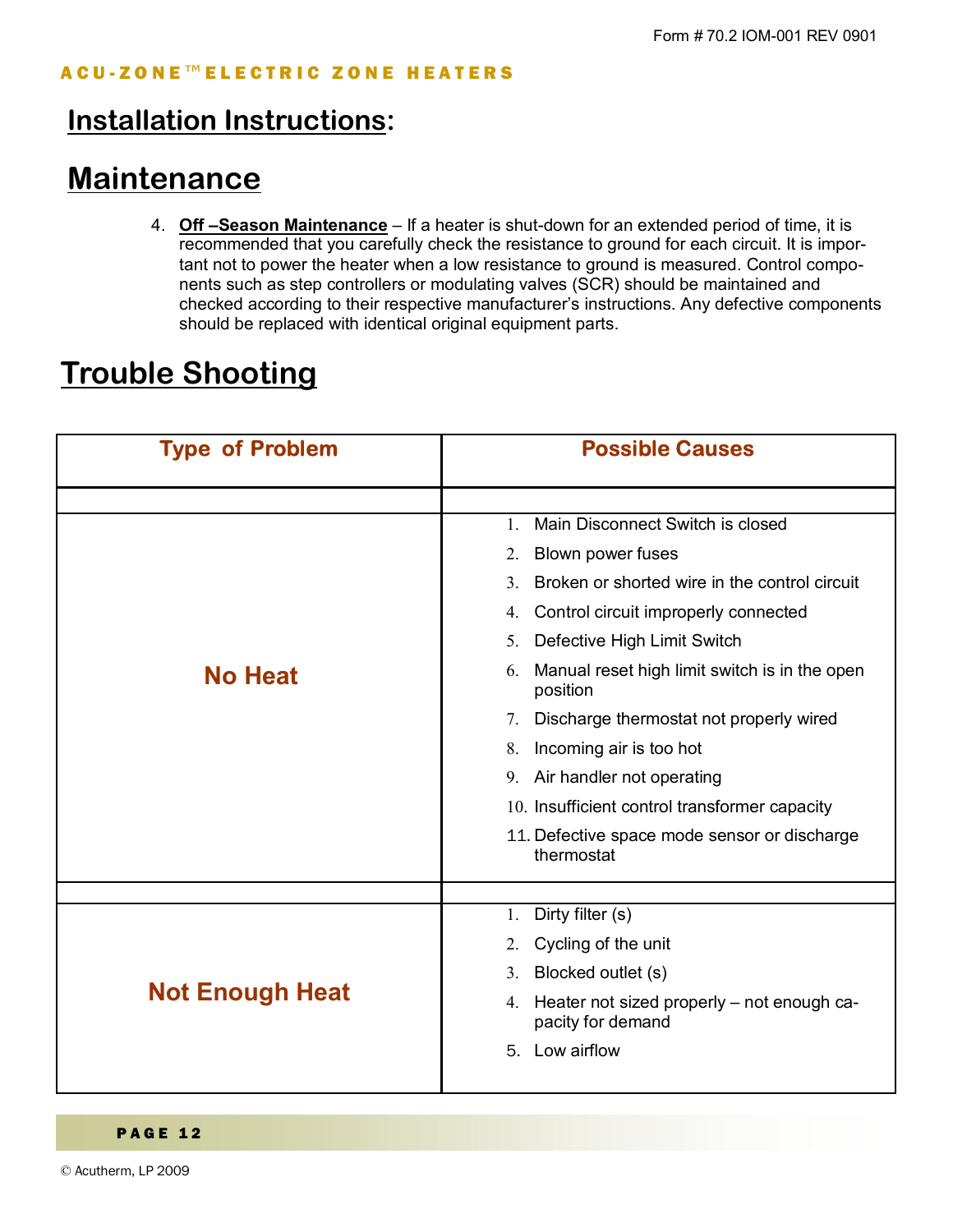### **Installation Instructions:**

# **Trouble Shooting**

| <b>Type of Problem</b>    | <b>Possible Causes</b>                                                                                        |  |  |  |
|---------------------------|---------------------------------------------------------------------------------------------------------------|--|--|--|
|                           |                                                                                                               |  |  |  |
|                           | 1. Unit is operating at a voltage that is much dif-<br>ferent than the rated voltage (excessive amp)<br>draw) |  |  |  |
|                           | Damaged or broken ceramic insulators caus-<br>2.<br>ing a partial ground or a short                           |  |  |  |
| <b>Short Element Life</b> | 3. High temperatures due to defective electronic<br>sensor (Acu-Sensor™), insufficient, or low air<br>flow    |  |  |  |
|                           | Unit is cycling too often<br>4.                                                                               |  |  |  |
|                           | 5. Unit is overloaded due to amp draw                                                                         |  |  |  |
|                           |                                                                                                               |  |  |  |
|                           | <b>Improperly Wired Unit</b><br>1.                                                                            |  |  |  |
| <b>Blown Line Fuses</b>   | Unit voltage is improper—high amp draw                                                                        |  |  |  |
|                           | 3. Fuses are too small                                                                                        |  |  |  |
|                           | $\mathbf{1}$ .                                                                                                |  |  |  |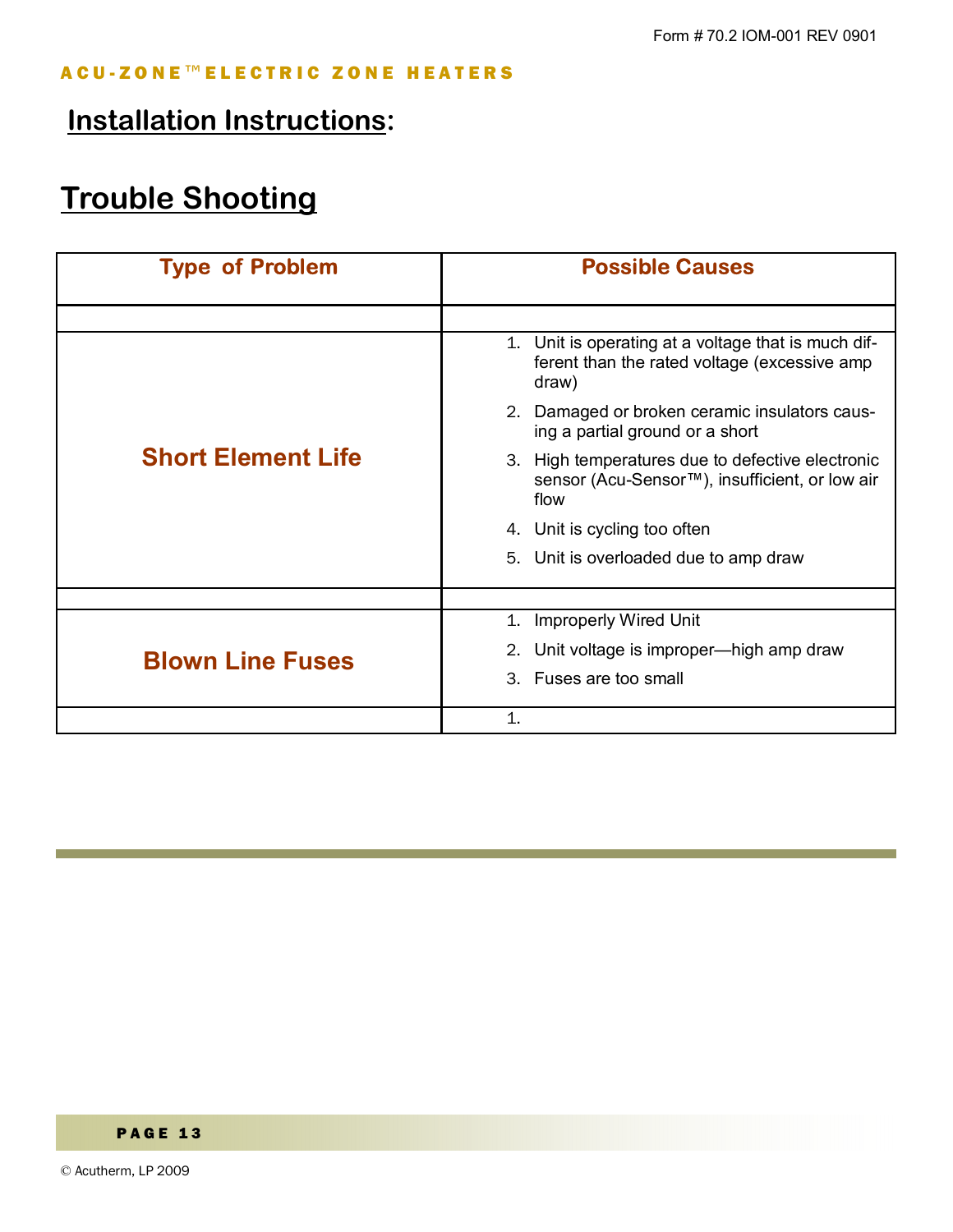## **Installation Instructions:**

### **Minimum Velocity**

| <b>KW Per</b><br>Sq. Ft. | <b>FPM</b><br>Without<br><b>Insulation</b> | <b>FPM</b><br><b>With Insula-</b><br>tion | <b>KW Per</b><br>Sq. Ft. | <b>FPM</b><br>Without<br><b>Insulation</b> | <b>FPM</b><br>With<br>Insulation | <b>KW Per</b><br>Sq. Ft. | <b>FPM</b><br>Without<br><b>Insulation</b> | <b>FPM</b><br>With<br>Insulation |              |  |  |       |     |     |       |      |      |
|--------------------------|--------------------------------------------|-------------------------------------------|--------------------------|--------------------------------------------|----------------------------------|--------------------------|--------------------------------------------|----------------------------------|--------------|--|--|-------|-----|-----|-------|------|------|
|                          |                                            |                                           |                          |                                            |                                  |                          |                                            |                                  | $\mathbf{1}$ |  |  | 10.75 | 660 | 880 | 20.5  | 1080 | 1280 |
|                          |                                            |                                           |                          |                                            |                                  |                          |                                            |                                  | 1.25         |  |  | 11    | 370 | 890 | 20.75 | 1090 | 1285 |
| 1.5                      |                                            |                                           | 11.25                    | 685                                        | 900                              | 21                       | 1100                                       | 1290                             |              |  |  |       |     |     |       |      |      |
| 1.75                     |                                            |                                           | 11.5                     | 700                                        | 905                              | 21.25                    | 1115                                       | 1300                             |              |  |  |       |     |     |       |      |      |
| $\overline{2}$           |                                            | 200                                       | 11.75                    | 710                                        | 910                              | 21.5                     | 1130                                       | 1310                             |              |  |  |       |     |     |       |      |      |
| 2.25                     | 200                                        | 225                                       | 12                       | 720                                        | 920                              | 21.75                    | 1140                                       | 1320                             |              |  |  |       |     |     |       |      |      |
| 2.5                      | 215                                        | 250                                       | 12.25                    | 735                                        | 935                              | 22                       | 1150                                       | 1330                             |              |  |  |       |     |     |       |      |      |
| 2.75                     | 230                                        | 275                                       | 12.5                     | 750                                        | 950                              | 22.25                    | 1165                                       | 1340                             |              |  |  |       |     |     |       |      |      |
| $\mathbf{3}$             | 250                                        | 300                                       | 12.75                    | 755                                        | 965                              | 22.5                     | 1175                                       | 1350                             |              |  |  |       |     |     |       |      |      |
| 3.25                     | 265                                        | 320                                       | 13                       | 760                                        | 980                              | 22.75                    | 1185                                       | 1360                             |              |  |  |       |     |     |       |      |      |
| 3.5                      | 280                                        | 340                                       | 13.25                    | 770                                        | 990                              | 23                       | 1200                                       | 1375                             |              |  |  |       |     |     |       |      |      |
| 3.75                     | 300                                        | 360                                       | 13.5                     | 780                                        | 1000                             | 23.25                    | 1215                                       | 1385                             |              |  |  |       |     |     |       |      |      |
| $\overline{4}$           | 320                                        | 380                                       | 13.75                    | 790                                        | 1010                             | 23.5                     | 1230                                       | 1395                             |              |  |  |       |     |     |       |      |      |
| 4.25                     | 335                                        | 410                                       | 14                       | 800                                        | 1020                             | 23.75                    | 1240                                       | 1410                             |              |  |  |       |     |     |       |      |      |
| 4.5                      | 350                                        | 440                                       | 14.25                    | 815                                        | 1030                             | 25                       | 1250                                       | 1420                             |              |  |  |       |     |     |       |      |      |
| 4.75                     | 365                                        | 465                                       | 14.5                     | 830                                        | 1040                             | 24.25                    | 1265                                       | 1435                             |              |  |  |       |     |     |       |      |      |
| $5\phantom{.0}$          | 380                                        | 490                                       | 14.75                    | 840                                        | 1055                             | 24.5                     | 1280                                       | 1450                             |              |  |  |       |     |     |       |      |      |
| 5.25                     | 390                                        | 510                                       | 15                       | 850                                        | 1075                             | 24.75                    | 1290                                       | 1460                             |              |  |  |       |     |     |       |      |      |
| 5.5                      | 400                                        | 530                                       | 15.25                    | 860                                        | 1080                             | 25                       | 1300                                       | 1475                             |              |  |  |       |     |     |       |      |      |
| 5.75                     | 415                                        | 545                                       | 15.5                     | 870                                        | 1085                             | 25.25                    | 1310                                       | 1485                             |              |  |  |       |     |     |       |      |      |
| 6                        | 430                                        | 560                                       | 15.75                    | 880                                        | 1088                             | 25.5                     | 1320                                       | 1490                             |              |  |  |       |     |     |       |      |      |
| 6.25                     | 445                                        | 580                                       | 16                       | 890                                        | 1090                             | 25.75                    | 1330                                       | 1495                             |              |  |  |       |     |     |       |      |      |
| 6.5                      | 460                                        | 600                                       | 16.25                    | 900                                        | 1100                             | 26                       | 1340                                       | 1500                             |              |  |  |       |     |     |       |      |      |
| 6.75                     | 475                                        | 625                                       | 16.5                     | 905                                        | 1105                             | 26.25                    | 1050                                       | 1510                             |              |  |  |       |     |     |       |      |      |
| $\overline{7}$           | 490                                        | 650                                       | 1675                     | 910                                        | 1112                             | 26.5                     | 1360                                       | 1520                             |              |  |  |       |     |     |       |      |      |
| 7.25                     | 505                                        | 670                                       | 17                       | 920                                        | 1120                             | 26.75                    | 1370                                       | 1535                             |              |  |  |       |     |     |       |      |      |
| 7.5                      | 520                                        | 690                                       | 17.25                    | 935                                        | 1130                             | 27                       | 1380                                       | 1550                             |              |  |  |       |     |     |       |      |      |
| 7.75                     | 530                                        | 710                                       | 17.5                     | 950                                        | 1140                             | 27.25                    | 1390                                       | 1560                             |              |  |  |       |     |     |       |      |      |
| $\boldsymbol{8}$         | 540                                        | 725                                       | 17.75                    | 965                                        | 1155                             | 27.5                     | 1400                                       | 1565                             |              |  |  |       |     |     |       |      |      |
| 8.25                     | 555                                        | 745                                       | 18                       | 980                                        | 1170                             | 27.75                    | 1410                                       | 1570                             |              |  |  |       |     |     |       |      |      |
| 8.5                      | 570                                        | 765                                       | 18.25                    | 990                                        | 1185                             | 28                       | 1420                                       | 1580                             |              |  |  |       |     |     |       |      |      |
| 8.75                     | 580                                        | 780                                       | 18.5                     | 1000                                       | 1200                             | 28.25                    | 1430                                       | 1590                             |              |  |  |       |     |     |       |      |      |
| 9                        | 590                                        | 790                                       | 18.75                    | 1010                                       | 1205                             | 28.5                     | 1450                                       | 1600                             |              |  |  |       |     |     |       |      |      |
| 9.25                     | 600                                        | 810                                       | 19                       | 1020                                       | 1210                             | 28.75                    | 1465                                       | 1615                             |              |  |  |       |     |     |       |      |      |
| 9.5                      | 610                                        | 830                                       | 19.25                    | 1030                                       | 1220                             | 29                       | 1480                                       | 1630                             |              |  |  |       |     |     |       |      |      |
| 9.75                     | 620                                        | 840                                       | 19.5                     | 1040                                       | 1230                             | 29.25                    | 1490                                       | 1635                             |              |  |  |       |     |     |       |      |      |
| 10                       | 630                                        | 850                                       | 19.75                    | 1050                                       | 1245                             | 29.5                     | 1500                                       | 1640                             |              |  |  |       |     |     |       |      |      |
| 10.25                    | 640                                        | 860                                       | 20                       | 1060                                       | 1260                             | 29.75                    | 1510                                       | 1645                             |              |  |  |       |     |     |       |      |      |
| 10.5                     | $650 -$                                    | $870 -$                                   | 20.25                    | <del>1070 -</del>                          | 1270                             | $30 -$                   | 1520                                       | 1650                             |              |  |  |       |     |     |       |      |      |